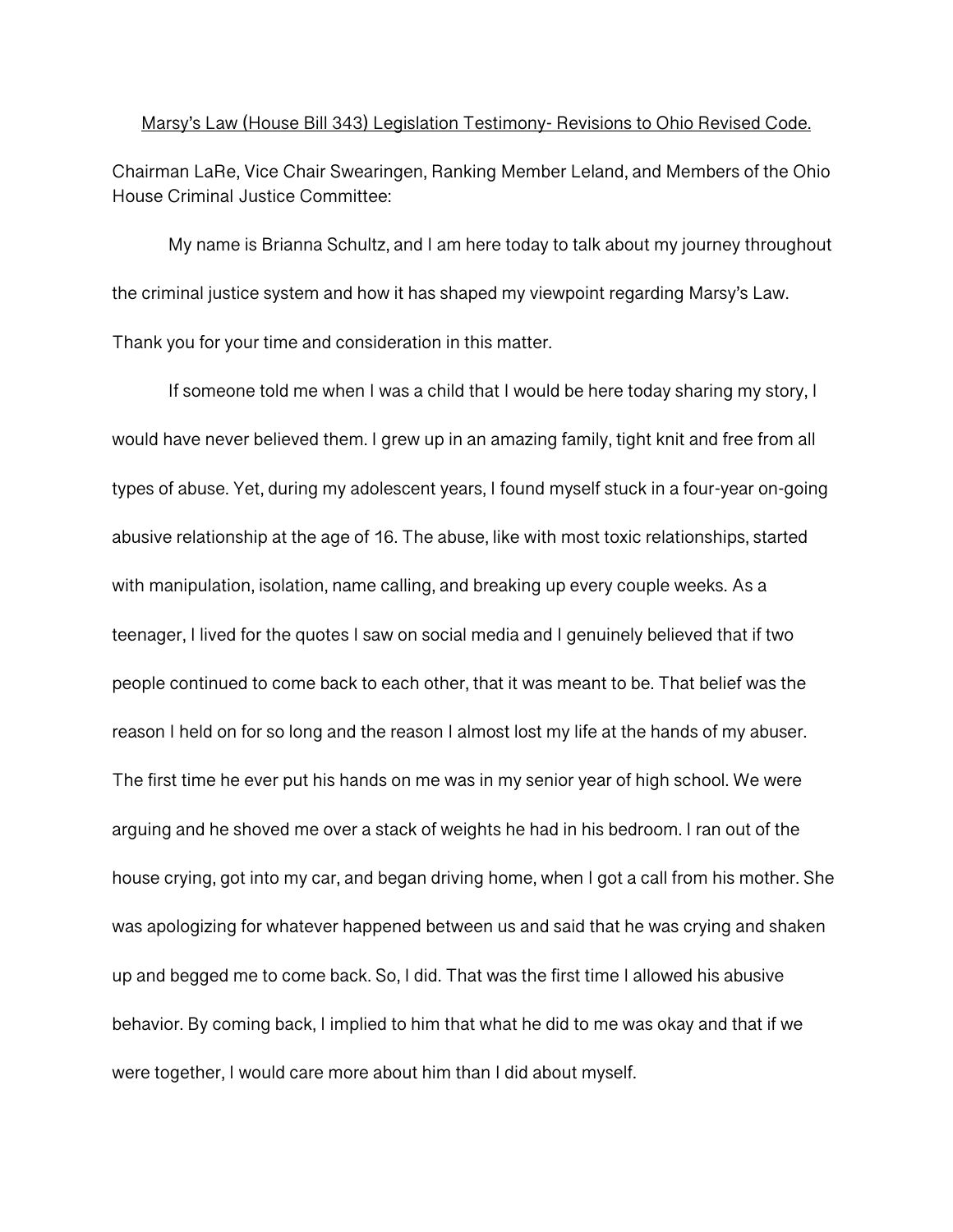That night was the start of a vicious cycle that continuously spiraled downhill. The constant arguing, pushing, hair pulling, getting in fights with my friends and family, and calling me names. I remember him dragging me through a thorn bush, spitting on me, breaking my windshield, and him driving like a maniac on the highway saying he was going to crash the car and kill us. When I got the courage to call the police and reach out for help, it turned into him threatening to kill me, kill my family, and kill himself. Throughout those years, I felt lost and confused. Every time I swore that I was done, he came back crying and saying how sorry he was. He knew my heart and he knew that I would trust him. He told me that I knew the real him and that he "just loses his temper sometimes". He swore he would get counseling and work on himself, and this would never happen again. However, it always did, and it was always much worse than the time before.

I, like many victims in my situation, thought that things would get easier once I went to the police, but unfortunately that wasn't the case. For me, it got more confusing, more upsetting, and much more draining. I obtained a civil protection order back in 2016, which was granted for the maximum of 5 years. It seemed like a huge deal at the time, however to my ex-boyfriend, it was just a piece a paper that he continuously violated. It is very hard to imagine how much courage it takes to stand next to your abuser and speak the truth, until you go through it yourself. I remember counting down the days until the next court hearing, dreading the day so much that I was sick to my stomach, driving to court in silence with my parents, just for another continuance to be granted. In between those hearings, he attempted to guilt trip me into dropping the charges against him, telling me to imagine him sitting in jail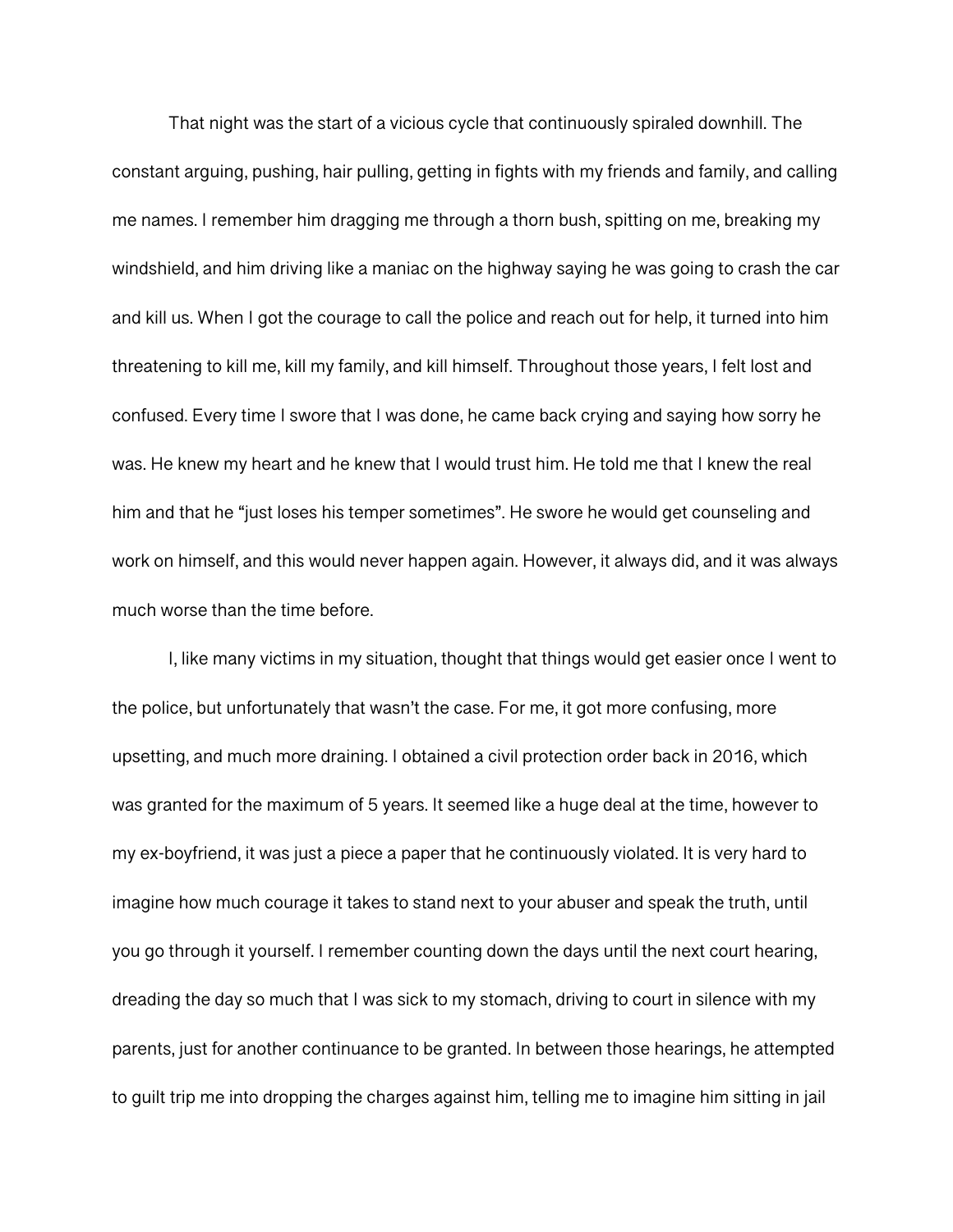and how miserable he would be. He asked how I could do that to him, how I could make him miss a family holiday like that, when I knew how depressed he already was. So many thoughts and worries went through my mind daily, and I felt like I was always letting someone else down.

I remember walking into the courthouse and since there weren't separate waiting rooms in the courthouse, I had to walk right past him and in doing so, I felt an incredible sense of guilt for us both being there. While there was guilt, there was also fear about what would happen to me when he got out. Would he follow through with his words? I remember asking my advocate if it was possible to drop the charges against him, while I lied to her and told her things had been better. By the end of the hearing, I was crying in the back of the court room, because things had not gotten better. In fact, a week before the hearing was when he choked me up against my car and told me he would kill me right there. I will never forget what my advocate told me that day, she said "We don't call it choking in the court system, we call it strangulation, and if someone strangles you, the chances of them killing you are 75% higher." That was something that always replayed in my head and still does to this day. I use that line all the time while I am talking to victims on the phone, to help those who were just like me realize the seriousness of their situation.

While it had been a long road, I was very lucky, as I had two incredible advocates that I worked with through those years, and I also had amazing law enforcement officers who gave me hope for a better tomorrow. However, at the time, neither Marsy's Law nor this legislation were passed in Ohio and looking back now, things would have been so much different for me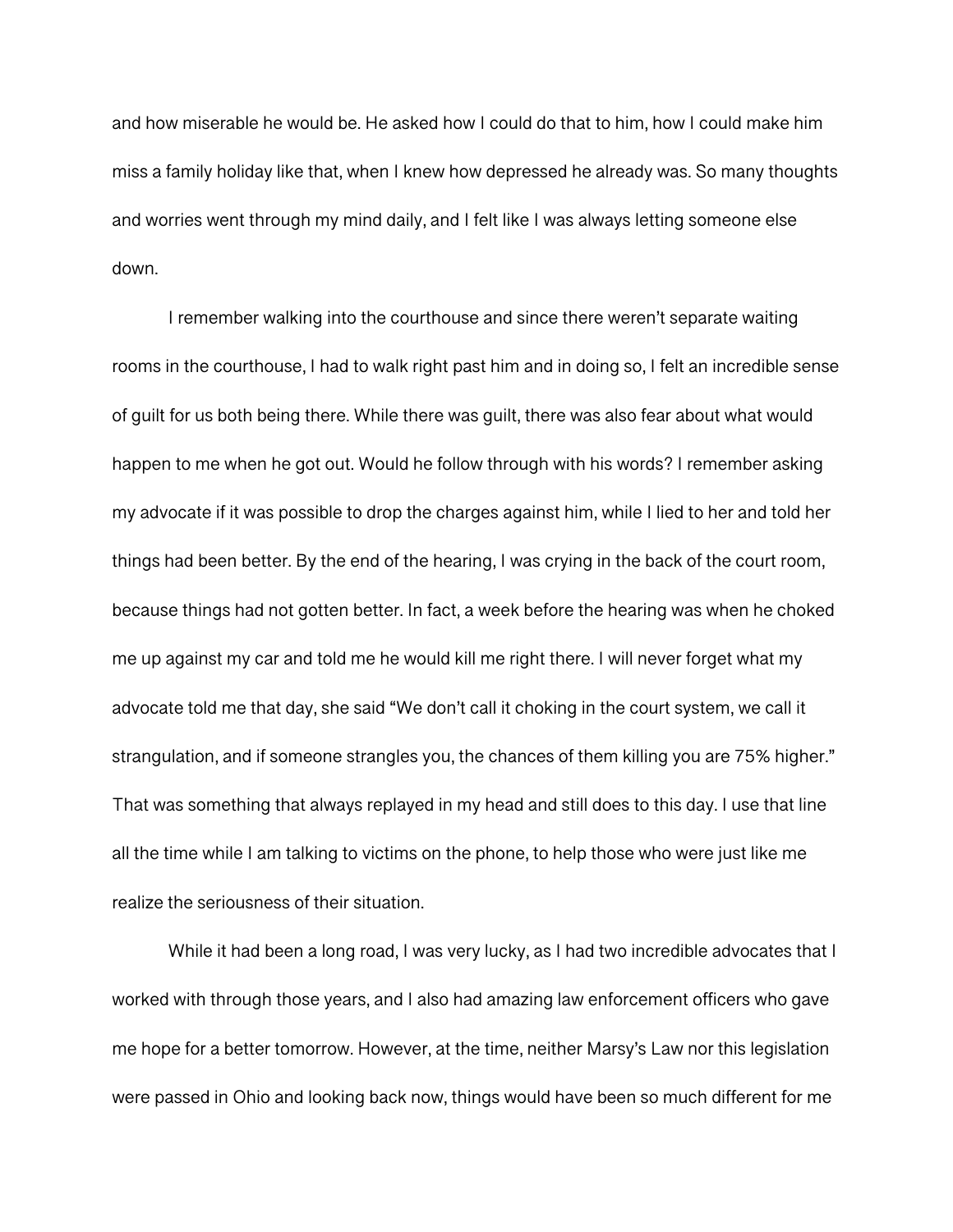if it had been. I would have known that I had a right to confer with the prosecutor and requested that right. I would have told the different prosecutors that there were multiple other jurisdictions where violations had occurred, as that could have potentially changed their minds on offering my abuser a plea deal. I would have understood the importance of being heard at the hearings and while no victim has a veto, they have a voice that can change a lot. I would have asked at the arraignment hearing for higher bond requirements to be put in place.

One of the most significant things I would have done differently is I would have given a Victim Impact Statement. I spent countless hours after hearings feeling like I never received closure, having so many things left unsaid, and never having a chance to explain what his actions did to me. I will be honest, and say that not having closure, was one of the reasons I would answer the phone when he called and sadly, why the cycle continued. I would have asked for the highest sentence to be imposed. While the judge did sentence him to the maximum jail time, I would have asked for mental health counseling, GPS monitoring, and batterer intervention programming. I would have asked for a separate waiting area so that I didn't have to see him before entering the court room. I would have also asked for restitution. While no amount of money could make up for those years of hell that he put me through, the satisfaction of knowing that he had to pay me back would have made a significant difference in my healing process.

Today, I serve as a Victims' Rights Advocate at Ohio Crime Victim Justice Center, and I work to uphold victims' rights throughout the criminal justice system. I educate victims on their rights under Marsy's Law and explain the opportunities that are out there for them